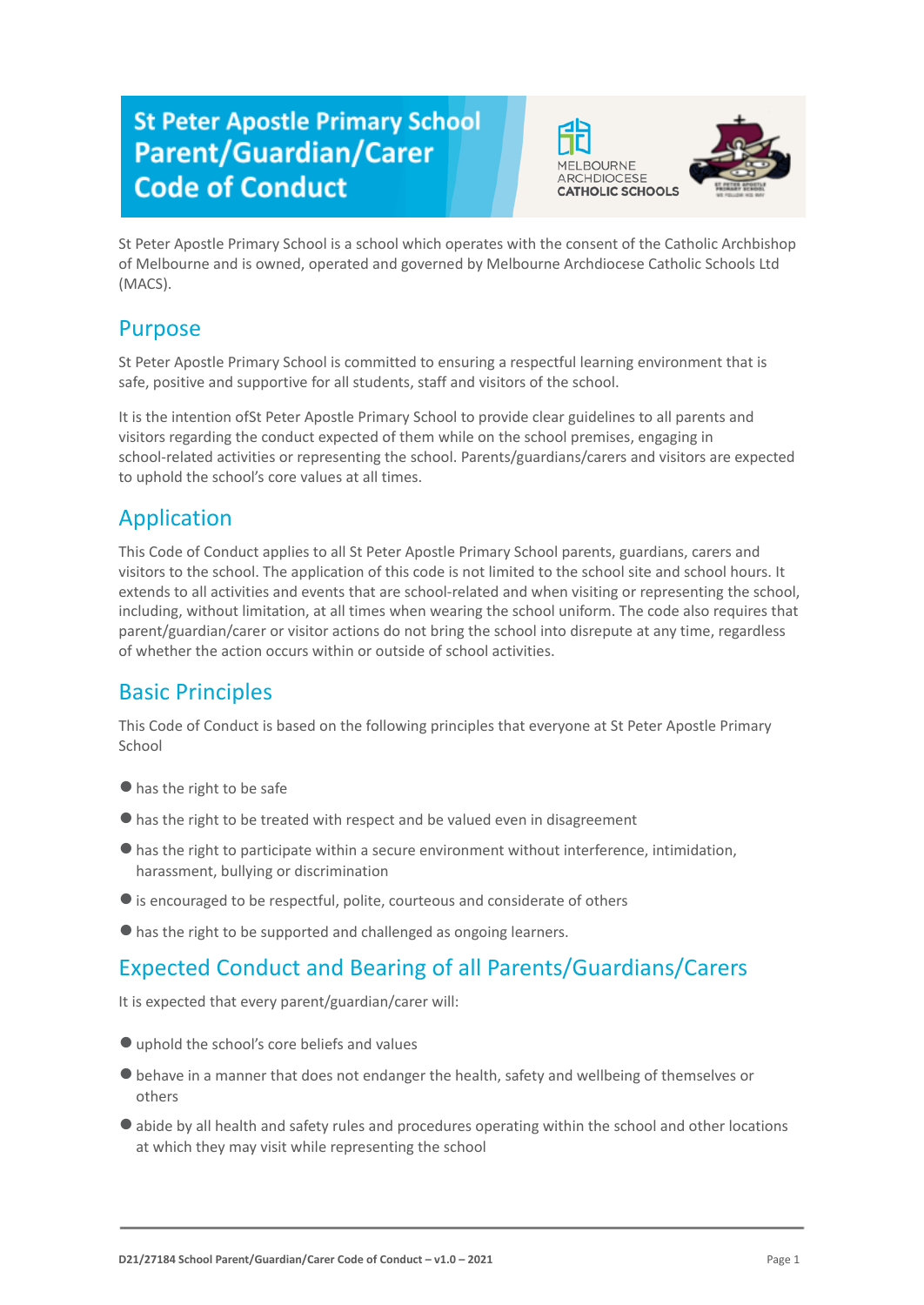- ●ensure that their actions do not bring the school into disrepute
- ●respect school staff and accept their authority and direction within the exercise of their duties at the school
- ●observe all school rules as required
- ●strictly adhere to the school's policies and procedures as required
- ●behave with respect, courtesy and consideration for others
- ●refrain from all forms of bullying and harassment
- ●refrain from any form of verbal insult or abuse and from any form of physical abuse or intimidation
- ●refrain from activities, conduct or communication that would reasonably be seen to undermine the reputation of the school, employees or students of the school, including activities on social media
- ●respect school property and the property of staff, contractors, volunteers and other students
- ●not be intoxicated by alcohol or under the influence of illicit drugs or other substances harmful to health while visiting the school site, attending school functions or engaging in school-based activities
- ●respect school staff and accept their authority and direction within the exercise of their duties at the school
- ●use the school's Complaints Handling Policy to seek resolution for any problems that arise, and accept the school's procedures for handling matters of complaint.

#### Unacceptable Conduct

Unacceptable conduct includes, but is not limited to:

- ●touching, handling, pushing or otherwise physically or sexually engaging with students, children or others in a manner which is not appropriate and may endanger the health, safety and wellbeing of that person
- ●any form of physical or verbal violence including fighting, assault or threats of violence
- ●approaching a child that is not your own with a view to disciplining that child for their behaviour. Such matters are only to be dealt with by school staff
- ●approaching other school parents to resolve issues arising between students at school. Such matters should be referred to school staff
- ●any form of cyber bullying or cyber abuse that is directed towards the school, staff members, students or parents or any member connected to the school
- any form of threatening language, gestures or conduct
- ●language or conduct which is threatening or likely to offend, harass, bully or unfairly discriminate against any student, employee, contractor, volunteer or other
- ●corresponding or communicating with school staff in a manner which is unreasonable (including for example, via email or app's) in terms of the frequency or volume of communications, or the nature or tone of such communications
- theft, fraud or misuse of school resources
- the use of inappropriate or profane words or gestures and images
- ●visiting school, attending social, sporting or other functions while intoxicated by alcohol or under the influence of illicit drugs or other substances harmful to health
- ●smoking on the school premises or within the immediate environs of the school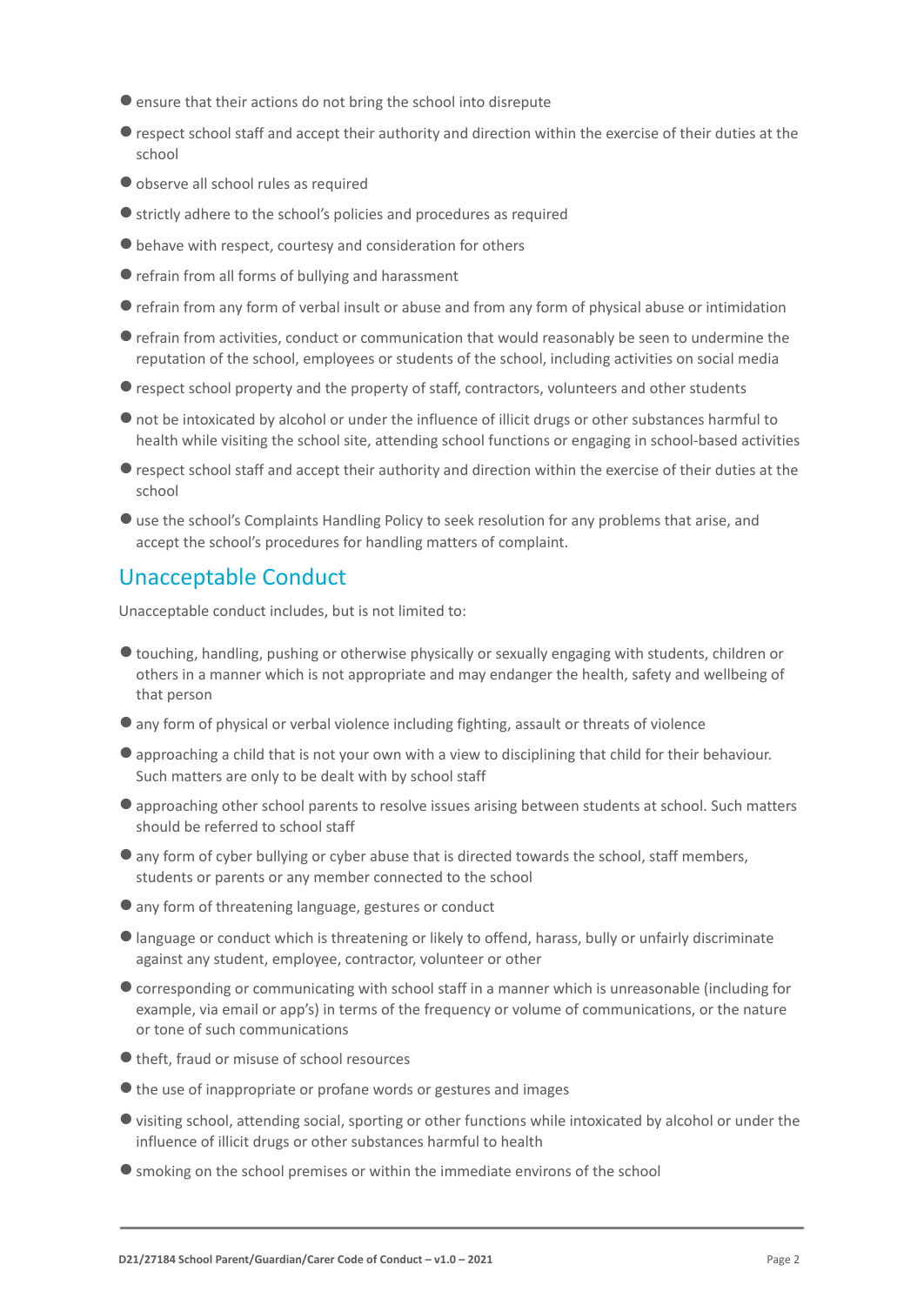●claiming to represent the school in any matter without explicit permission from the school principal to do so.